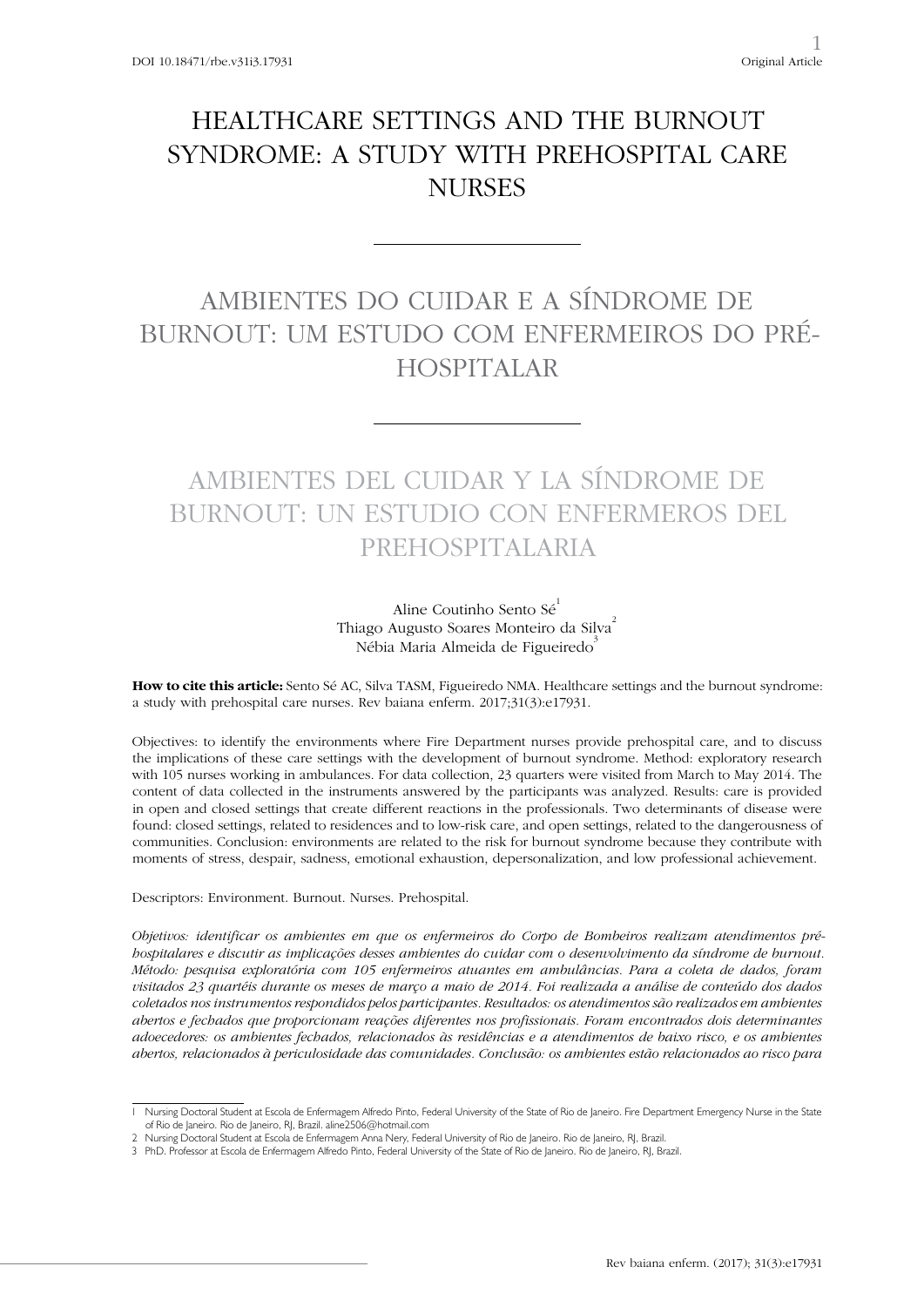*o adoecimento pela síndrome de burnout, por contribuírem com momentos de estresse, desespero, tristeza, exaustão emocional, despersonalização e baixa realização profissional.* 

*Descritores: Ambiente. Burnout. Enfermeiros. Pré-hospitalar.*

*Objetivos: identificar los ambientes en que los enfermeros del Cuerpo de Bomberos realizan atendimientos prehospitalarios y discutir las implicaciones de esos ambientes del cuidar con el desarrollo de la síndrome de burnout. Método: investigación exploratoria, con 105 enfermeros actuantes en ambulancias. Para la recolecta de datos, fueron visitados 23 cuarteles durante los meses de marzo a mayo de 2014. El análisis de contenido de los datos recolectados se realizó a partir de los instrumentos respondidos por los participantes. Resultados: los atendimientos son realizados en ambientes abiertos y cerrados que proporcionan reacciones diferentes en los profesionales. Se encontraron dos motivos para dolencias determinantes: los ambientes cerrados, relacionados a las residencias y a los atendimientos de bajo riesgo y, los ambientes abiertos, relacionados a la peligrosidad de las comunidades. Conclusión: los ambientes están relacionados al riesgo de adolecer por la síndrome de burnout, por contribuir con momentos de estrés, desespero, tristeza, agotamiento emocional, despersonalización y baja realización profesional.* 

*Palabras clave: Ambiente. Burnout. Enfermeros. Prehospitalario.*

#### **Introduction**

The different scenarios where prehospital nurses are present during their shifts may have negative influences on their physical and mental health when the risks experienced by these workers are considered. Prehospital care (PHC) is understood as any care performed outside the hospital environment, outside the walls of the health networks, even where the event occurred, for people at risk. The care setting varies from a residence to a twisted car with a risk of  $explosion^{(1)}$ .

The population, culturally, does not have the perception that health professionals are tired, exhausted, and get sick, especially those who work at fire departments, as is the case of the participants in this study. Firefighters are seen as superheroes, brave, untiring, and fearless individuals. However, they are workers like any other, who need attention and health monitoring, whose stressing, tiring, and dangerous factors that involve their work process should be considered.

Chronic stress, developed due to the disease-causing demands of the nursing work process in prehospital mobile urgency, can result in burnout syndrome in these workers $^{(2)}$ . The burnout syndrome is linked to a disease involving one's professional function, regardless of life problems or difficulties, usually associated with activities of constant and direct relationship

with other people, such as help, care, and education<sup>(3-6)</sup>. It is presented as a response to chronic labor stress<sup>(3)</sup>, which involves negative attitudes and relationships related to users, organization, work process, and feelings of professional devaluation<sup>(7-8)</sup>.

It is a multidimensional syndrome, comprising a set of three essential dimensions that specify and demarcate the phenomenon: emotional exhaustion, depersonalization, and loss of professional satisfaction(4). Emotional exhaustion is defined as the decrease or lack of energy, and the feeling of exhaustion of resources, and may have physical, psychic manifestations, or a mixture of these. Depersonalization is presented as an emotional insensitivity, in which affective concealment, detachment, impersonality, demotivation, alienation, and selfishness prevail. The loss of professional satisfaction is characterized by a negative self-assessment regarding one's own job activities, resulting in a feeling of personal and professional inadequacy $^{(7,9)}$ .

Nurses are likely to develop the burnout syndrome in the context of a lack of routines, care provision due to multivariate causes, presence of the unexpected at each emergency siren sound, as well as the travel to unknown places, regarding both the place itself and safety.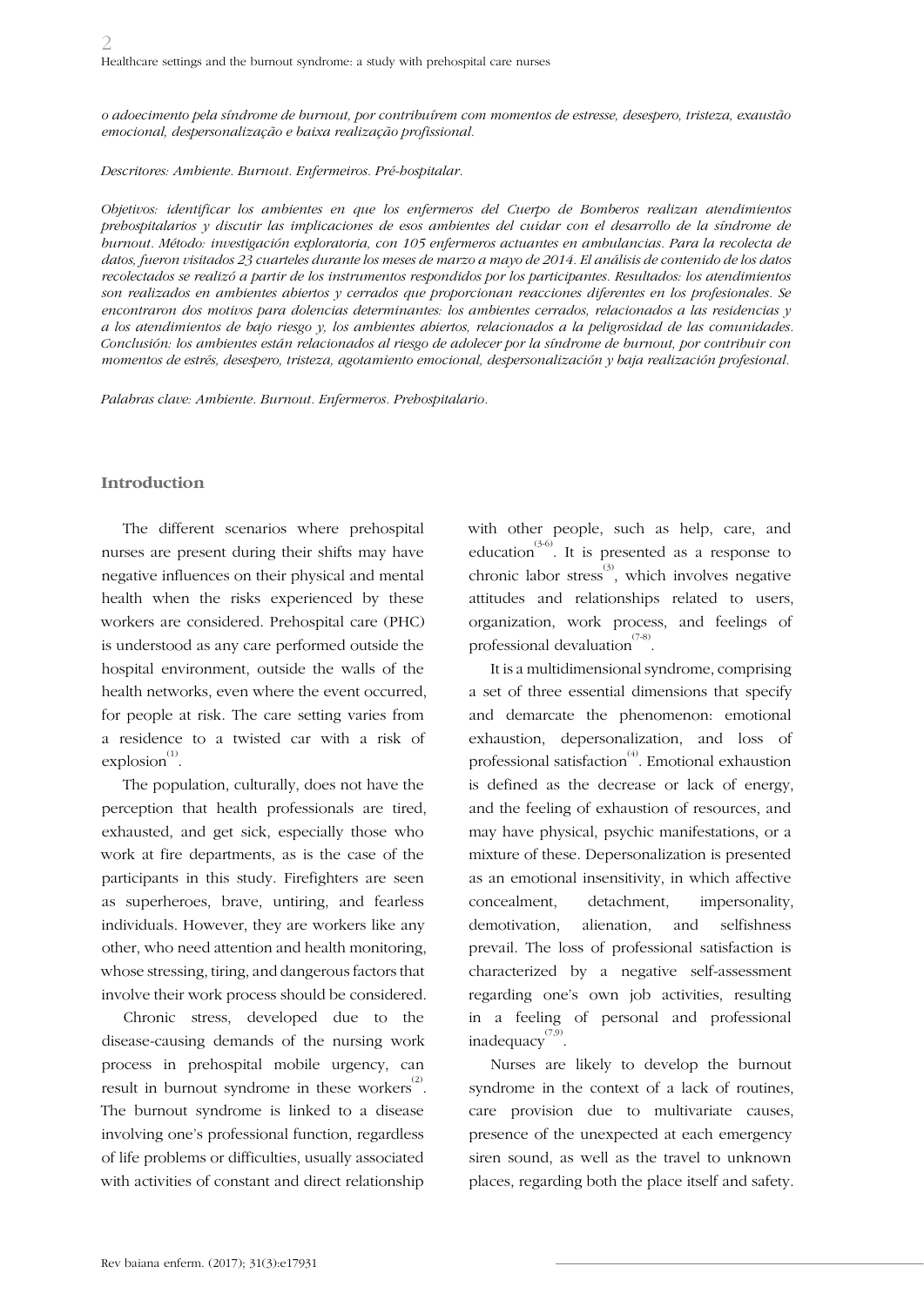Healthcare professionals' experiences imply constant emotional stress, attention and great responsibilities at each gesture<sup>(10)</sup>. Associated with these factors, there is a concern about the scene of care and/or the necessary travel until the arrival of the PHC team. Risk scenarios are present in the daily life of first-aid nurses, when they work in places with drug trafficking, geographical instability, lack of access, lack of lighting and exacerbated noises, unlike those professionals who work in hospitals, in wellknown and controlled settings.

The development of studies on this subject is considered essential for the understanding of factors and labor aspects that may contribute to the process of disease of nurses working in the prehospital environment.

The objectives of this study are to identify the environments in which fire department nurses provide prehospital care, and to discuss the implications of these care settings with the development of burnout syndrome.

## **Method**

This study is an extract of the dissertation entitled "Prehospital Setting and Burnout Syndrome in the State of Rio de Janeiro Fire Department Nurses"<sup>(1)</sup>.

This is a cross-sectional, exploratory study, which analyzed the content of data collected in instruments answered by nurses working in prehospital settings. The exploratory aspect allows the researcher to broaden and improve the ideas about the subject addressed, favoring the extension of his/her experience in the analysis of a certain problem<sup>(11)</sup>. The cross-sectional type of study is linked to the need to know how individual or collective characteristics are distributed in a certain population  $^{(12)}$ .

The project was approved by the Research Ethics Committee of the Federal University of the State of Rio de Janeiro, according to Report number 502.797, of December 20, 2013, and met all ethical aspects involving studies with human beings.

The fields of study were 23 quarters of Rio de Janeiro's Fire Department, Brazil, namely 19 in the city of Rio de Janeiro, 2 in the *Baixada Fluminense,* and 2 in the Metropolitan Region.

As inclusion criteria, participants should have at least one year of activity in PHC, and work directly with ambulance users classified as intermediate. Nurses who were not working at PHC, due to holidays or medical leave, and those working in inter-hospital transport ambulance teams were excluded because they provided care only in hospital settings.

During the study, the number of nurses who performed prehospital care totaled 145 (100%) professionals, with the study sample consisting of 105 (75%) nurses. Anonymity was ensured, and participants were identified by the acronym PHC, followed by an exclusive cardinal numeral.

For data collection, an instrument developed by the researchers was used, entitled "Evidence of action", which aimed to know the reality experienced by nurses during the ambulance service, with a description of the number of events, occurrences, care settings, and physical and emotional reactions of nurses during their activities at PHC.

Data collection took place as follows:

a) a survey was conducted of the quarters that had primary mobile PHC vehicles with first aid nurses, based on the schedules published by the Nursing Division of the 1st Aid Brigade (GSE), management department of nursing professionals of the State Fire Brigade of the State of Rio de Janeiro (CBMERJ), excluding three vehicles that performed neonatal interhospital neonatal transport, based on the quarters of the city center of Rio de Janeiro, and in the municipality of Duque de Caxias;

b) 29 red folders were purchased with the purpose of facilitating the visualization, and to be a reference to the color of the institution, identified with the names of the military units. Each folder had 5 kits with the guidelines for completion of the instrument entitled "Evidence of Action" and the Free and Informed Consent Term, according to Resolution n. 466 of December 12,  $2012^{(13)}$ . The number of folders prepared was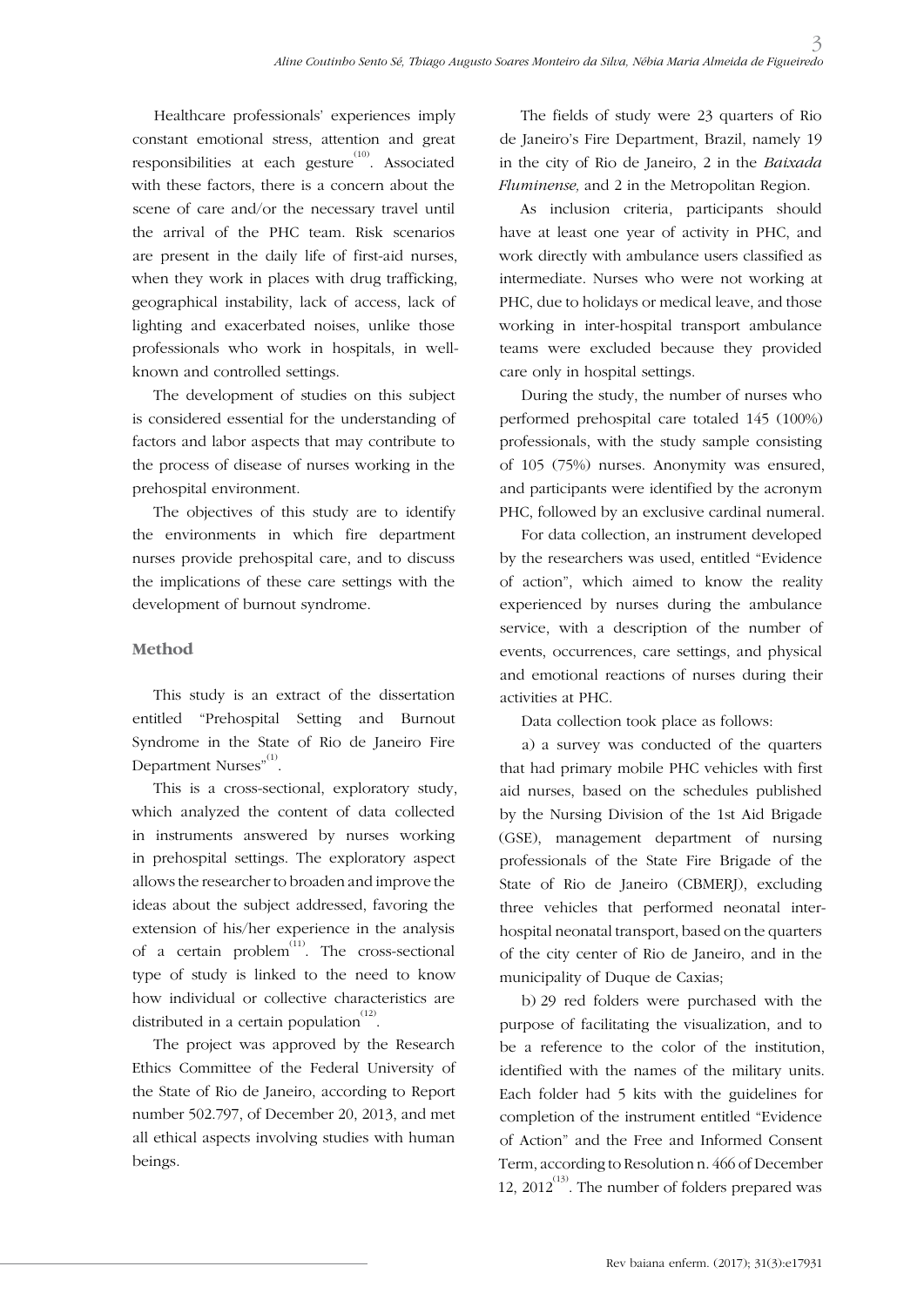consistent with the number of vehicles with nurse officers working in the PHC. Although there were 23 military fire units, 5 of them had more than one intermediate vehicle, namely: Campo Grande - 2 vehicles, Jacarepaguá - 2 vehicles, Penha - 2 vehicles, Realengo - 2 vehicles, and Search and Rescue Brigade (GBS) - 3 vehicles. Units such as Santa Cruz, Ilha do Governador, Copacabana, Gávea, Humaitá, Centro, Catete, Parada de Lucas, Ricardo de Albuquerque, Irajá, Ramos, Guadalupe, Méier, Campinho, Niteroi, Itaipu, Caxias, and the Group of Operations with Dangerous Goods (GOPP) had only one intermediate ambulance. The number of kits with instruments was related to the number of nurses per ambulance. Each intermediate car had five officers on a fixed schedule from Monday to Friday, with rotations on weekends, one per day;

c) the delivery of the instruments took place during the visits to the quarters, where the folders were left with the nurse officer on duty that day. The contact with the other four members of the vehicles was made daily by telephone, to clarify the object and objectives of the study. It was also requested that the folders should always be left in the quarters' lodgings to facilitate finding them and to enable having a reference location;

d) the visits were scheduled according to the proximity among the units, as well as the return visits to collect the instruments answered. All of them were performed on Tuesdays and Fridays, from March to May 2014. Of the 140 instruments delivered, 105 (75%) were returned.

With the instruments answered, data analysis was organized through three chronological poles<sup> $(14)$ </sup>: pre-analysis, material exploration, and treatment of results, and interpretation.

After the instruments were organized and read, they were reproduced with the use of a copier, for the use of the cutting and pasting technique. The registered service settings and the complaints presented by the participants were cut. The cuts of the settings were grouped by similar characteristics, and pasted on a brown sheet of paper. For classifying the care settings in open or closed spaces, the structural characteristics were considered, i.e., presence or absence of

masonry or any other type of construction that would allow the closure through lateral and upper protections.

During content analysis, the results related to care settings produced Figure 1. The participants' speeches were analyzed, evidencing the physical and emotional reactions recorded according to the environment and the type of care performed. Subsequently, the data found were correlated to the influence or not of the development of the burnout syndrome, based on the theoretical framework used  $^{(15)}$ .

### **Results and Discussion**

The settings described by the PHC nurses were grouped and classified according to Figure 1.

When allowing the participants to report their physical and emotional reactions, considering the attendances and environments to which they were inserted in the 24-hour services in PHC ambulances, were found: tiredness, physical exhaustion, weakness, fatigue, stress, frustration, indignation, irritability, annoyance, bad mood, dissatisfaction, contempt, despair, sadness, willingness to cry, fear of dying, and the desire to never return to work.

According to the professionals, closed environments pose higher risks to PHC nurses. When entering a closed environment, such as houses, apartments, and buildings, the existing walls, which could be considered as protectors, expose professionals to unknown, hidden, camouflaged risks, making the general analysis of the scene difficult when they arrive. In open environments, as in the public roads, the possibilities of protection are greater, because nurses become visible care agents, with the presence of a greater number of people, and possibilities of more quickly evasion in case there is a risky situation. The alleys in the communities are excluded from this description. Closed environments, according to the participants, are usually related to clinical care, unlike what occurs in open spaces, with greater number of occurrences due to trauma.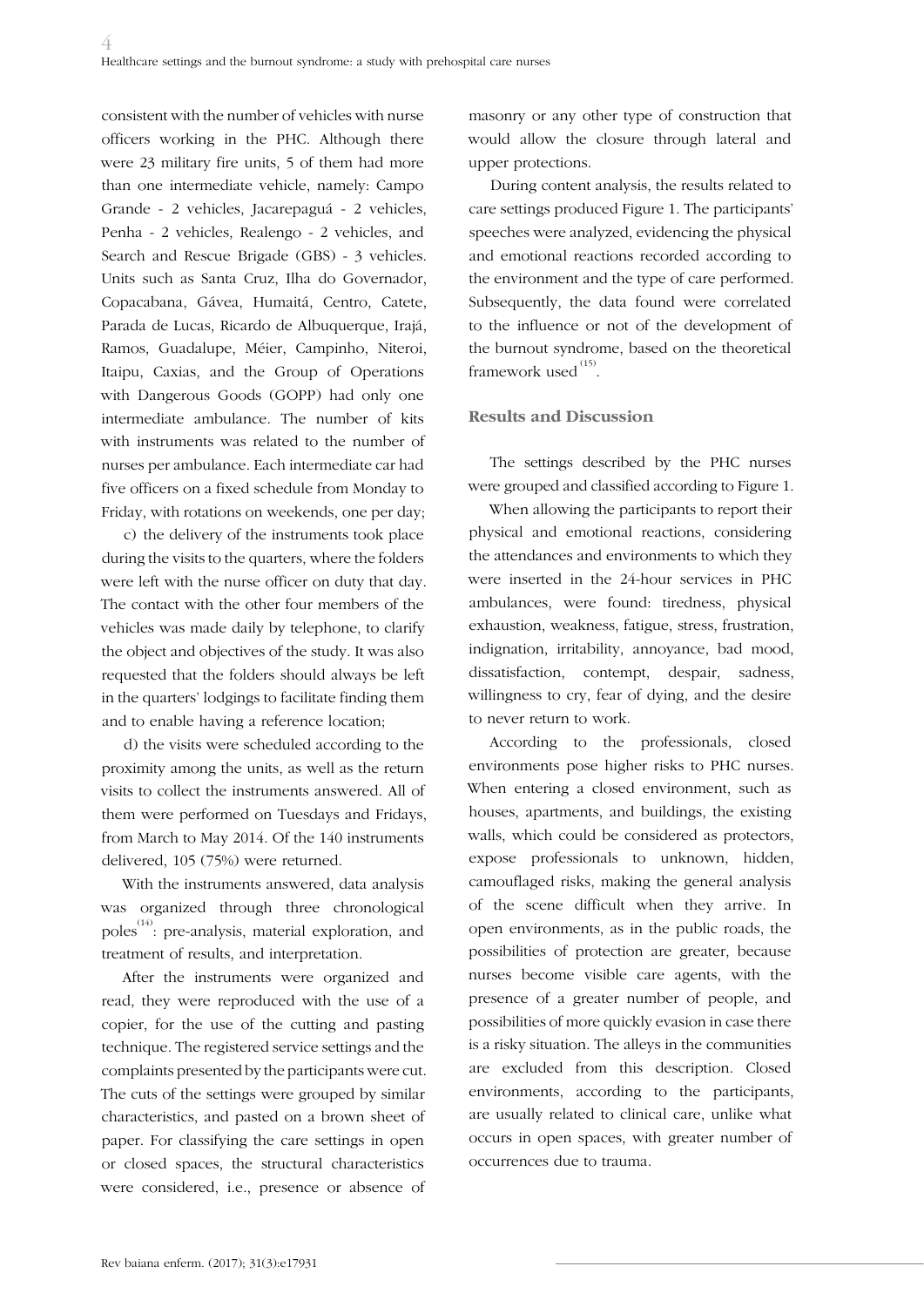#### **Figure 1 –** Disease settings



Source: Created by the authors.

Regarding the requests for care, the statements indicated that there is a preference for traumatic events to the detriment of medical ones. This fact may be related to the training of a military firefighter in 2008 (year of entry of all participants), which was structured to assist victims of trauma on the public highway. However, with the incorporation of the Mobile Emergency Care Service (SAMU) to the CBMERJ, which was responsible for home care, the care characteristics changed completely. Now, these are requests that configure new ways of getting sick or going crazy, contributing to the loss of sensitivity or the adoption of a tougher stance during low-complexity clinical care, unlike critical or difficult traumas that keep professionals on alert, by external stimulus.

One of the characteristics of the burnout syndrome is the dimension called depersonalization or cynicism, in which the professional adopts attitudes of disbelief, distance, coldness and indifference towards patients<sup> $(16)$ </sup>. "The worker who was previously very affectively involved with his/her clients, with his/ her patients or with the work itself, gets worn out and, at a given moment, gives up [...] The worker loses the sense of his/her relationship with the work, gets uninterested, and any effort seems useless" $^{(17:191)}$ .

PHC nurses said that low-complexity care bothered them, and most of it was related to residential settings. Three excerpts from different participants are highlighted, in which records of anger, dissatisfaction, stress, and fatigue were found:

*When we are called for home care, we know that we will probably find someone with no severe complaint. I already leave the quarters in anger. Unlike trauma victims, who need specific maneuvers and care [...]* (APH1).

*When the alarm sounds for home care, I know it's something foolish ... when it's serious, they find a way to take the victim to the hospital. The trauma victim is different. People can't get a person who had an accident inside the car [...] when they see blood they feel afraid. They wait for the firemen to arrive.* (APH2).

*I'd rather attend traumas all day long, I do not care if I stay on the street, because I know these victims need us. There is no one to do our job, I feel useful. When we go to residential events, I know I'm going to find a green victim. I get stressed! We work hard and get overwhelmed by unnecessary care.* (APH3).

*I can't stand home care. When the bell rings and I see that it is a residence, I go with no patience. I like to attend traumas. I do not mind working, I kind of like it. But to provide unnecessary care is tiring!* (APH4).

The low professional satisfaction demonstrated by the participants of this study, when they provide care that causes discomfort, stress, and frustration, as evidenced in residential settings, is one of the characteristics of burnout syndrome, corroborating feelings of displeasure with job activities, demotivation, low self-esteem, and professional failure<sup>(15)</sup>.

A study carried out with nursing professionals from CBMERJ in 2010, who worked in PHC, identified the SAMU, an attribution of this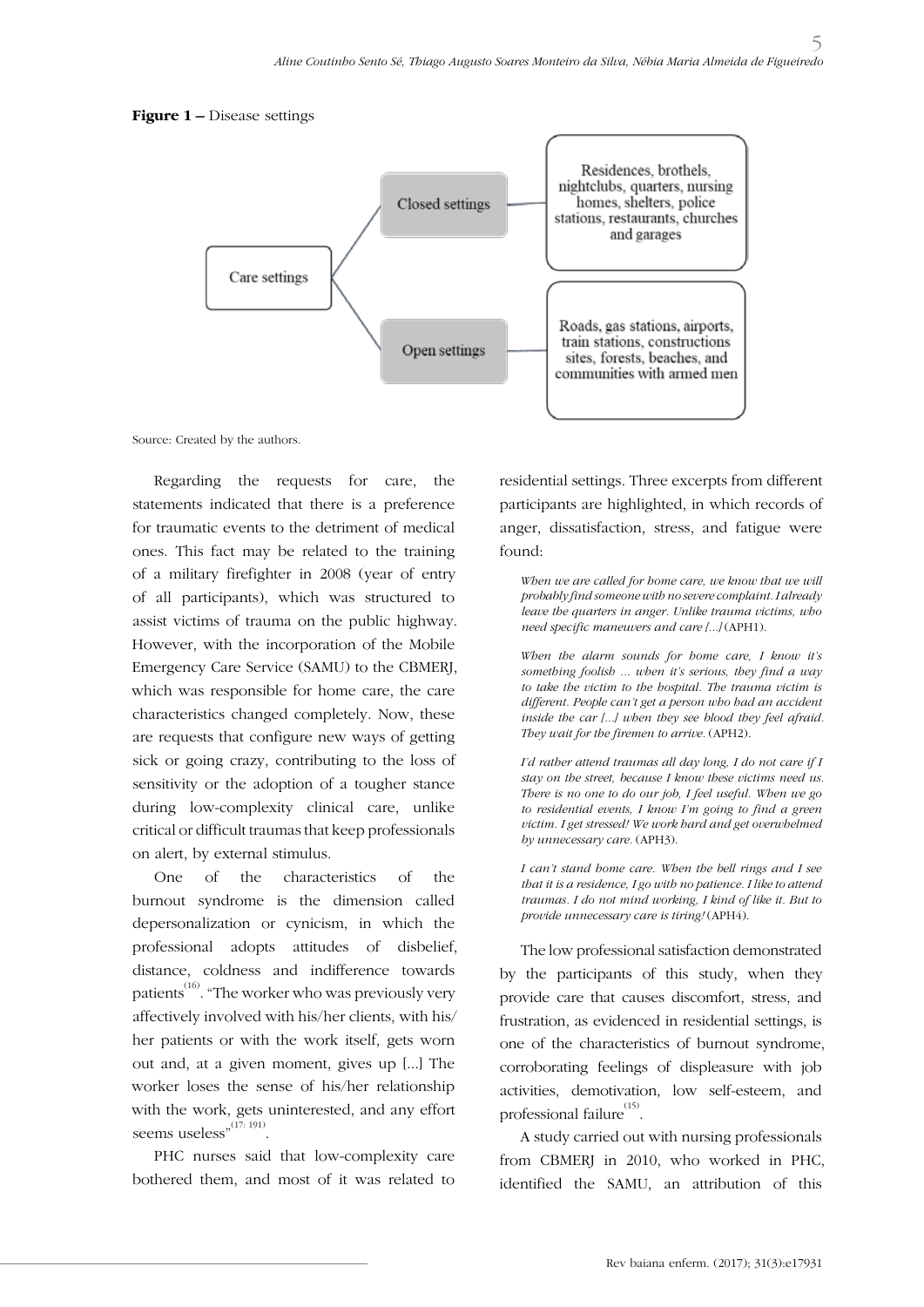corporation, as the main stressor of these professionals. For these subjects, the service became overloaded because, after this integration, in addition to the work related to CBMERJ's own rescue situations, they also needed to provide care for domestic emergencies. Regarding the latter, they demonstrated frustration and low job satisfaction, because they believed that they had been prepared and trained to act in situations that are specific to firefighters, and the attendance at home was understood as an escape from the motto of the First Aid Brigade  ${\rm (GSE)}^{^{(18)}}$ .

The frustrations and limitations faced by the workers in the daily work, in the execution of their activities, contribute to the loss of stimulus and disbelief of its importance. Demotivational chronicity, along with the subjects' intrinsic factors, according to the susceptibility and situations already experienced, favor or not the development of stress and illness. The burnout syndrome, a concern of this study, is always related to work, either due to personal, organizational, or social factors<sup>(15)</sup>, producing negative consequences in the individual, professional, family, and institutional domains $\overset{\scriptscriptstyle{(10)}}{\phantom{}_{\sim}}$ 

The occupation and the job will determine most of the individuals' lives<sup>(19)</sup>. A satisfactory job determines pleasure, joy, and health. However, when it is devoid of meaning, is not recognized, or is a source of threats to workers' physical and/or psychic integrity, it ends up by causing suffering to them.

Regarding care settings, and the narrated reactions, we also found reports of distress, fright, worry, fear, tension and apprehension, all related to the care provided in places of risk, such as communities and environments with drug trafficking.

*Even the thought that I have to enter a community is terrifying. I have had guns pointed at my head several times [...] Nobody wants to go through this.* (APH5).

*We go to provide care and we are humiliated. It's very bad to work this way [...] They enter in our car, they sort through everything. An absurd!* (APH6).

*When I receive a local occurrence and see that it is in a community, I fear. We are frequently approached by men with guns. We pass through crack houses, a lot of danger. Sometimes, I even forget about me. I only worry with my daughter, she may lose her mother.* (APH7).

*To provide care in risky areas is very dangerous. I feel like nobody worries about us. I feel anxious, can't even describe it. We are always humiliated. I wish this to nobody!* (APH8).

In some communities dominated by drug trafficking in Rio de Janeiro, the rescue team is not welcome, a fact made explicit by the delinquents. However, in these places, people also need assistance; thus, conflict is created between the need to protect the integrity and the right of citizens to emergency care<sup> $(18)$ </sup>. Prehospital nurses are included in this scenario when they are assigned to attend victims with clinical or traumatic injuries in residences or even on the public streets of the communities, witnessing unpleasant and fearful scenes, such as ostensive drug sale, traffickers with heavy weapons, and even undergoing duress, intimidation, and aggression by the delinquents.

Stress load that these professionals undergo reaches human limits, as a result of the work process involving exposure to risk during care provided in a variety of uncontrolled environments, increased pressure levels at each sound of the emergency siren, distress because they are totally unaware of the people who will be cared for, and situations of impact that are daily present in scenes of destruction, pain, and  $death^{(8-9)}$ .

Emotional exhaustion, characterized by the fact that the individual is exhausted, unable to cope with another project, other people, and unable to recover overnight,  $^{(17)}$  was found in the speeches, as in the following examples:

*This type of service already makes us exhausted earlier in the day. In 24 hours you will provide care in so many places that, at the end of the day, you can't remember who the first victims were. In addition to having to run from one place to another, in many calls, we have to walk a lot, because the ambulance can't reach the place, or we have to climb numerous stairs. In fact, when I arrive and I see that I have to climb stairs, I feel like crying.* (APH9).

*As soon as I arrive, I feel fine. As the hours go by, I get deconcentrated. This happens due to the fact that we go to many different places, mostly homes, and with no need for our presence, this makes me tired. When you really need energy, you don't have it. In fact, after we started to attend for SAMU, everything got worse. We do two services concomitantly.* (APH10).

*Working 24 hours here is like working 72 hours, because that's the amount of fatigue after work. We have a lot of responsibility and we are always charged for that. Even*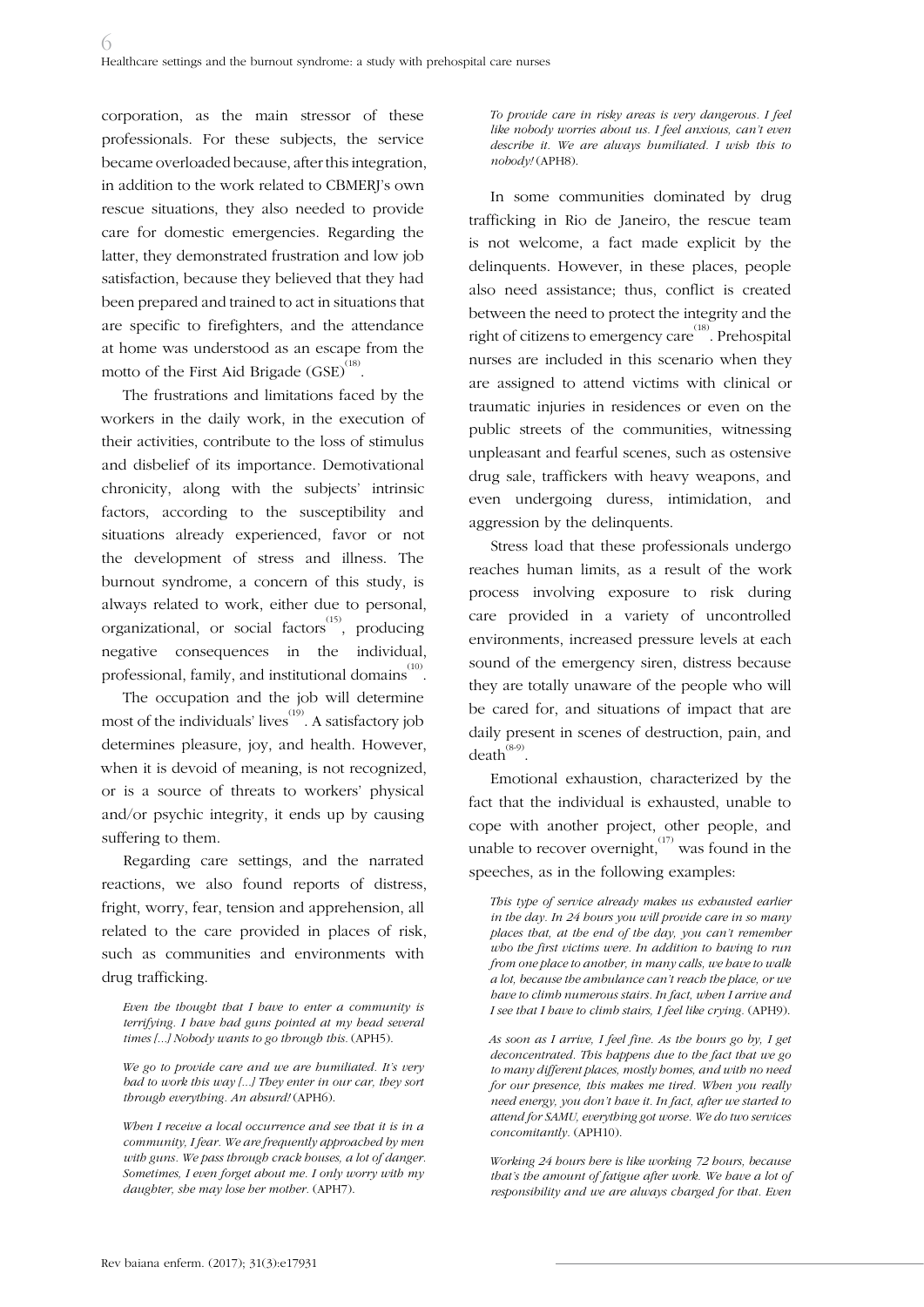*when we are in the quarters, we need to stay alert, and that is extremely exhausting. When I get home I don't even want to talk to anyone; I just want to sleep.* (APH11).

According to the participants, being present in several settings to provide care contributes to the team's exhaustion, adding up all necessary and unnecessary calls over 24 hours, often running, walking for long periods, and going up and down stairs. Permanent exhaustion is a predisposing factor to the worker's illness, and can trigger constant and progressive fatigue, muscle or musculoskeletal pain, sleep disorders, headaches, migraines, gastrointestinal disorders, immunodeficiency, cardiovascular disorders, respiratory disorders, sexual dysfunctions, menstrual alterations in women, among others  $\overset{(15)}{.}$ 

Thus, workers who present emotional exhaustion as a result of work-related activities may develop depression because they are subjected to chronic stress and to burnout syndrome<sup> $(20)$ </sup>, getting isolated from social contact and causing damage to contact with friends and family.

## **Conclusion**

Prehospital nurses are present in several open and closed settings during care, but their main complaints refer to residential settings and communities with drug trafficking. In addition to stress, they also report despair, sadness, emotional exhaustion, depersonalization, and low professional satisfaction, related to the process and to the work environments, thus characterizing the risk for developing burnout syndrome.

It was possible to conclude that these environments are related to the risk for the burnout syndrome, because they contribute with moments of stress, despair, sadness, emotional exhaustion, depersonalization and low professional satisfaction.

A limitation of this study was the research instrument used, since it considered information about only one day of service, which can positively or negatively influence the responses, according to the amount of calls and characteristics of the care provided.

#### **Collaborations:**

1. design, project, and data analysis and interpretation: Aline Coutinho Sento Sé, Thiago Augusto Soares Monteiro da Silva and Nébia Maria Almeida de Figueiredo;

2. article writing and relevant critical review of its intellectual content: Aline Coutinho Sento Sé and Nébia Maria Almeida de Figueiredo;

3. final approval of the version to be published: Aline Coutinho Sento Sé and Nébia Maria Almeida de Figueiredo.

#### **References**

- 1. Sé ACS. Ambiente pré-hospitalar e a síndrome de burnout em enfermeiros do corpo de bombeiros do estado do Rio de Janeiro [dissertação]. Rio de Janeiro: Universidade Federal do Estado do Rio de Janeiro; 2014.
- 2. França SPS, De Martino MMF, Aniceto VS, Silva LL. Preditores da síndrome de burnout em enfermeiros de serviços de urgência pré-hospitalar. Acta paul enferm. 2012;25(1):68-73.
- 3. Rodriguez MGA, Meza CN, Baltazar RG, Estrada MIC, Aldrete JP. Factores psicosociales y síndrome de burnout en personal de enfermeria de una unidad de tercer nível de atención a la salud. Cienc Trab. 2015 abr;17(52):32-6.
- 4. Corrales FA, Valde BC, Kienhelger LH, Hernández JS. Relaciones estructurales entre estratégias de afrontamiento y síndrome de burnout en personal de salud: un estúdio de validez externa y de constructo. Univ psychol. 2012 ene-abr;11(1):197-206.
- 5. Peña SB. Factores asociados al desgaste profesional en los trabajadores del soporte vital básico del País Vasco: un estúdio cualitativo. Med segur trab. 2012;58(229):294-302.
- 6. Patlan Perez J. Efecto del burnout y la sobrecarga en la calidad de vida en el trabajo. Estud gerenc. 2013;29(129):445-55.
- 7. Rissardo MP, Gasparino RC. Exaustão emocional em enfermeiros de um hospital público. Esc Anna Nery Rev Enferm. 2013 jan-mar;17(1):128-32.